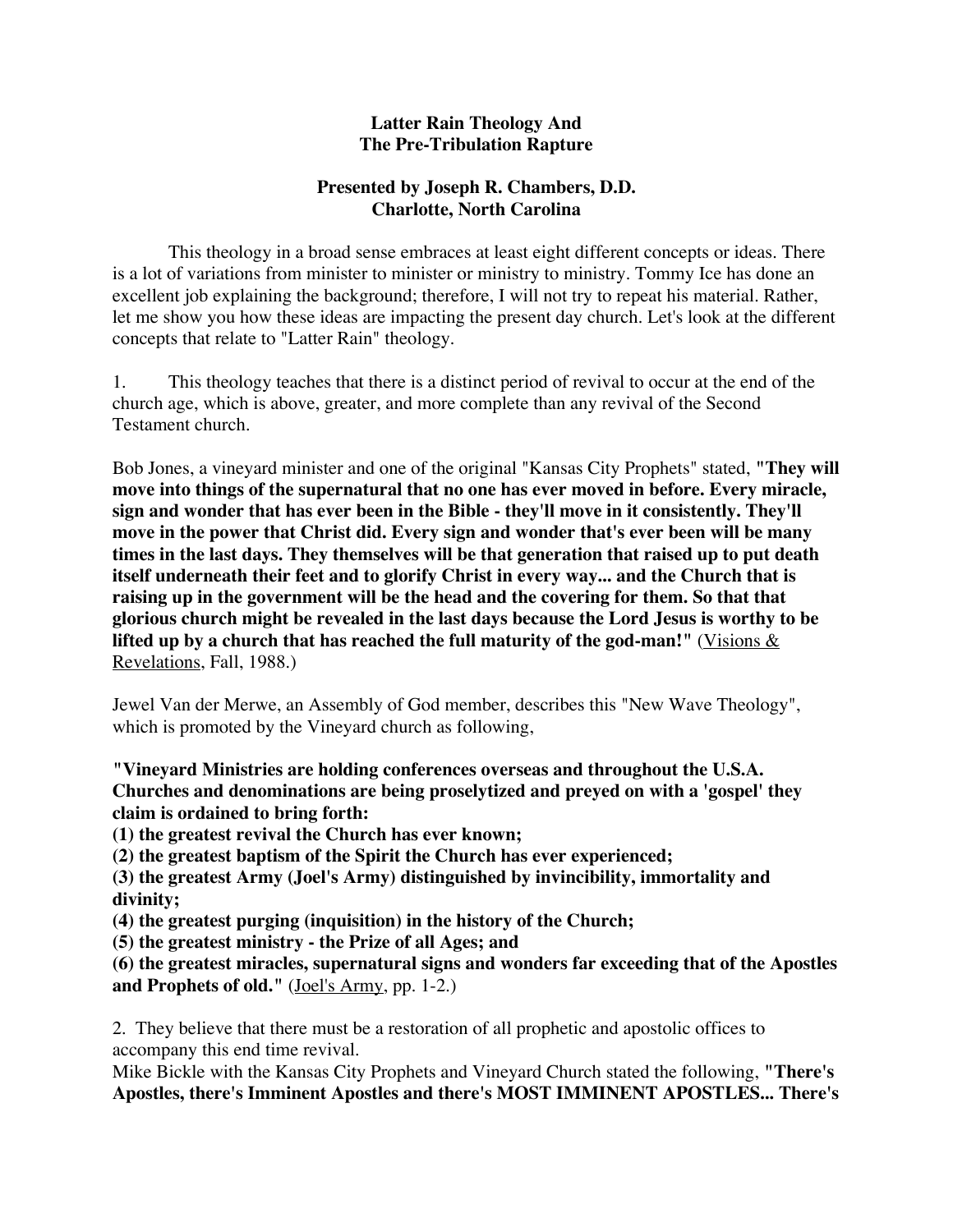**various levels of Apostles and the Lord was showing that... out of this Movement there would be 35 apostles... that will be of the highest level of apostolic ministry... the whole government of this movement in its highest level in all places it goes ... the government rests on Apostles and Prophets... Though I believe there will be hundreds of apostles in this movement and every movement will have its apostles and prophets, I believe God, He's merging Apostles in a number of movements now and He's going to add prophets to the prophets that are already there and He's going to bring us to higher statures."** (Visions & Revelations Kansas City Fellowship.)

Rick Joyner in great reputation among the Charismatics stated, **"The dismantling of organizations and disbanding of some works will be a positive and exhilarating experience for the Lord's faithful servants. .. a great company of prophets, teachers, pastors, and apostles will be raised up with the spirit of Phineas . . ."** (The Harvest Rick Joyner.)

A book written by Richard Kelly Hoskin, entitled Vigilantes Of Christendom describes these warriors. he says of them, **"As the Kamikaze is to the Japanese, As the Shiite is to Islam, As the Zionist is to the Jew, So the Phineas priest is to Christendom."**

3. They believe that Joel's Army, as described by the prophet Joel and John the Revelator, will be a Christian army taking dominion for Jesus Christ on the earth.

Paul Cain, one of the biggest names in Charismatic circles, described this army as following, **"You know this message is 35 years old and I'm just preaching it again. Thank God I've found some- body to preach it to. I told you about the vision, what I've had. This recurring vision of standing at the crossroads of life and the angel of the Lord said, 'You are standing at the crossroads of life. What do you see?' And I saw a brilliantly lit billboard which reads JOEL'S ARMY NOW IN TRAINING... See, I've been wanting to share this so long and find somebody - how would you like to have something on the back burner for 35 years and nobody had any - boy this is, I mean this isn't leftovers. I mean this has been hot with me all these years, but everywhere I tried to preach it, they cooked my goose. Don't you boo me. This kind of fiery preaching is a lost art today except in a very mild degree."** ("Joel's Army", cassette from Kansas City Prophets.)

Jack Deese, another Vineyard minister, gives a very clear description of this army, 11... **this army is totally unique. This army, there's never been one like it and there never will be one like it in ages to come... It's so mighty that there's never been anything like it before. Not even Moses, not even David, not even Paul. What's going to happen now will transcend what Paul did, what David did... what Moses did, even though Moses parted the Red Sea... there'll be a numerous company... Revelation hints at this when it talks about the 144,000 that follow the Lamb wherever He goes and no one, no one can harm that 144,000. See, that's a multiple of 12. What's 12? Twelve is the number of the Apostles, 12 is Apostolic government. And when you take an important number in the Bible and you multiply it, it means you intensify it. So 12,000 times 12,000 + 144,000 [Wrong math]. That is the ultimate in Apostolic government. Revelation talks about that. Well, here Joel is talking about it now in different words, a powerful, a MIGHTY ARMY with many Paul's, many Moses, many David's."** (Joel's Army Vineyard Ministries International,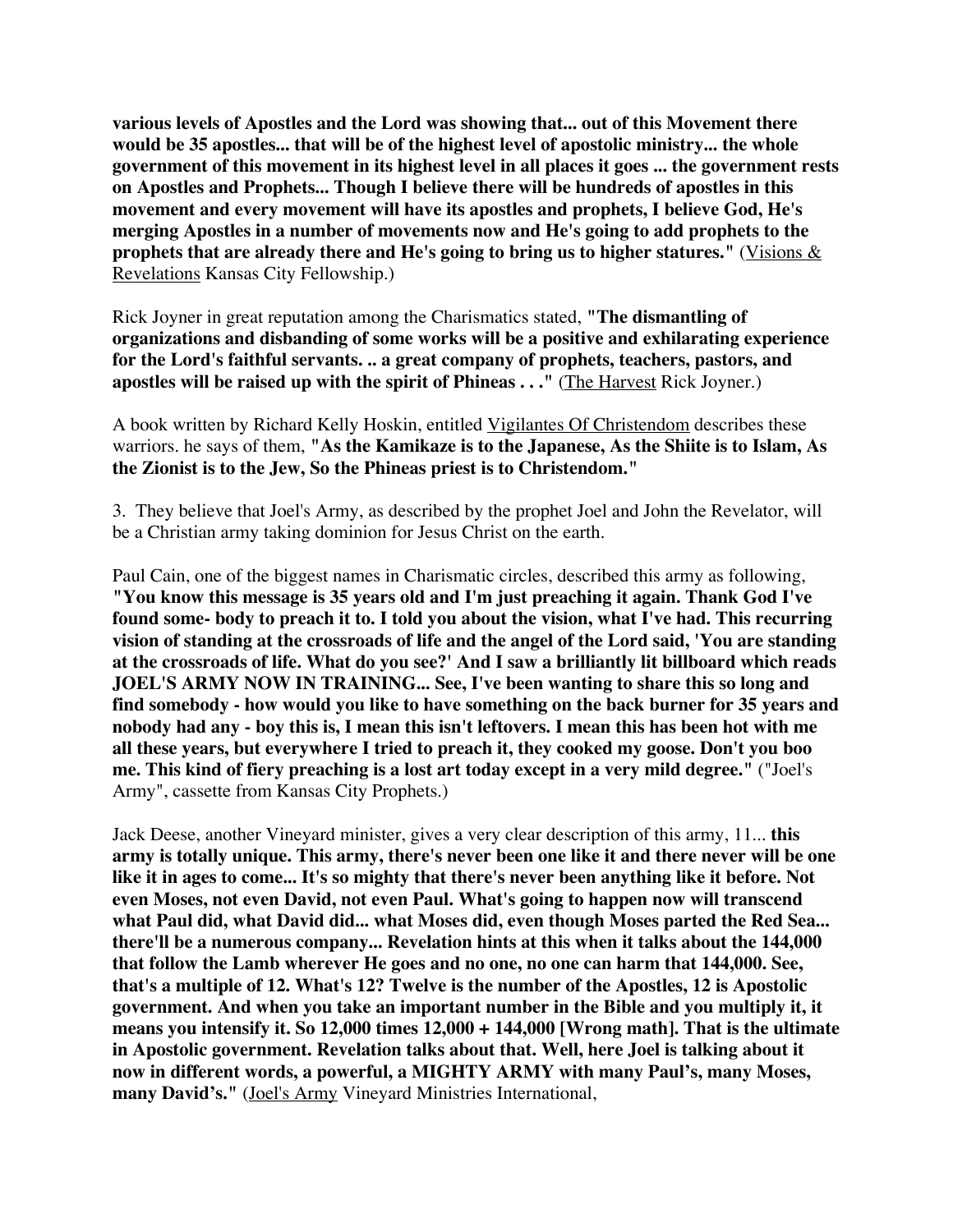4. Many within this movement believe that the church has the right of dominion over all institutions and powers of government, commerce, education, and judiciary. Pat Robinson has stated this on numerous occasions.

Gary North is one of the leaders preparing for this world takeover, **"We are now witnessing the beginning of a true paradigm shift.. . the Christian community in the United States has at last begun to adopt the intellectual foundation of a new world view, and this is always the first step in the replacement of a dying civilization which is based on a dying world view... the rotten wood is ready for burning, and a new civilization is being prepared to replace it.** (DOMINION AND COMMON GRACE: The Biblical Basis of Progress, Gary North.)

Rick Joyner expresses his concept of this New World Order that he believes the church is going to establish, **"We are all members of one another and we must start acting like the church as a body. I believe the same thing could be said today that was said before the Revolutionary War - because I tell you, we've come to a time of a spiritual revolution What Benjamin Franklin said, 'We've gotta join or die' is becoming increasingly applicable to the Church. Those that refuse to tear down the walls - if the leaders refuse to tear down the walls, I tell you the people are going to do It. They going to come down. And just as those of the former ORDER - who did not recognize that a NEW ORDER had come, they got swept away with the changes when they came. If we do not recognize the times in which we live if we do not recognize the NEW ORDER has come upon the Church - that there is a NEW ORDER TODAY. There is a Revolution taking place in the Church today. I tell you, if we do not recognize that, if we do not become a part of that, we are going to be swept away by these changes when they come because they are coming - they are irresistible. The Kingdom of God is coming and I'll tell you, there is nothing that we can do to stand against it...**

**"I remember some of the most penetrating scenes that I saw in the news last year were the communist leaders who just weeks before were some of the most powerful men in this world, were on their knees begging the people to listen to them and the people were saying, 'Away with you, we will not listen to you because you were part of the OLD ORDER, we will never listen to you again.' A NEW ORDER has come. I tell you, you are going to see the same thing taking place in the Church. If you wait until it becomes politically expedient to jump on the bandwagon, I tell you, it will be too late. Today is our day of visitation. Now is the time to stand up for that which is coming. There are changes. The Lord is going to bring down every wall that separates His people."** (Harvest Conference, Denver, CO, R. Joyner, November, 1990.)

5. They believe that the Rapture doctrine, especially in its pre-Tribulation form, was nothing but Escapism Theology. Some believe He will come only after they take dominion over the earth. Others believe that the full "manifestation of the Son's of God" on earth is actually the Biblical Rapture.

Rick Joyner was quick to announce the death of a "Rapture" doctrine. He stated, **"The doctrine of the rapture was a great and effective ruse of the enemy to implant in the church a retreat**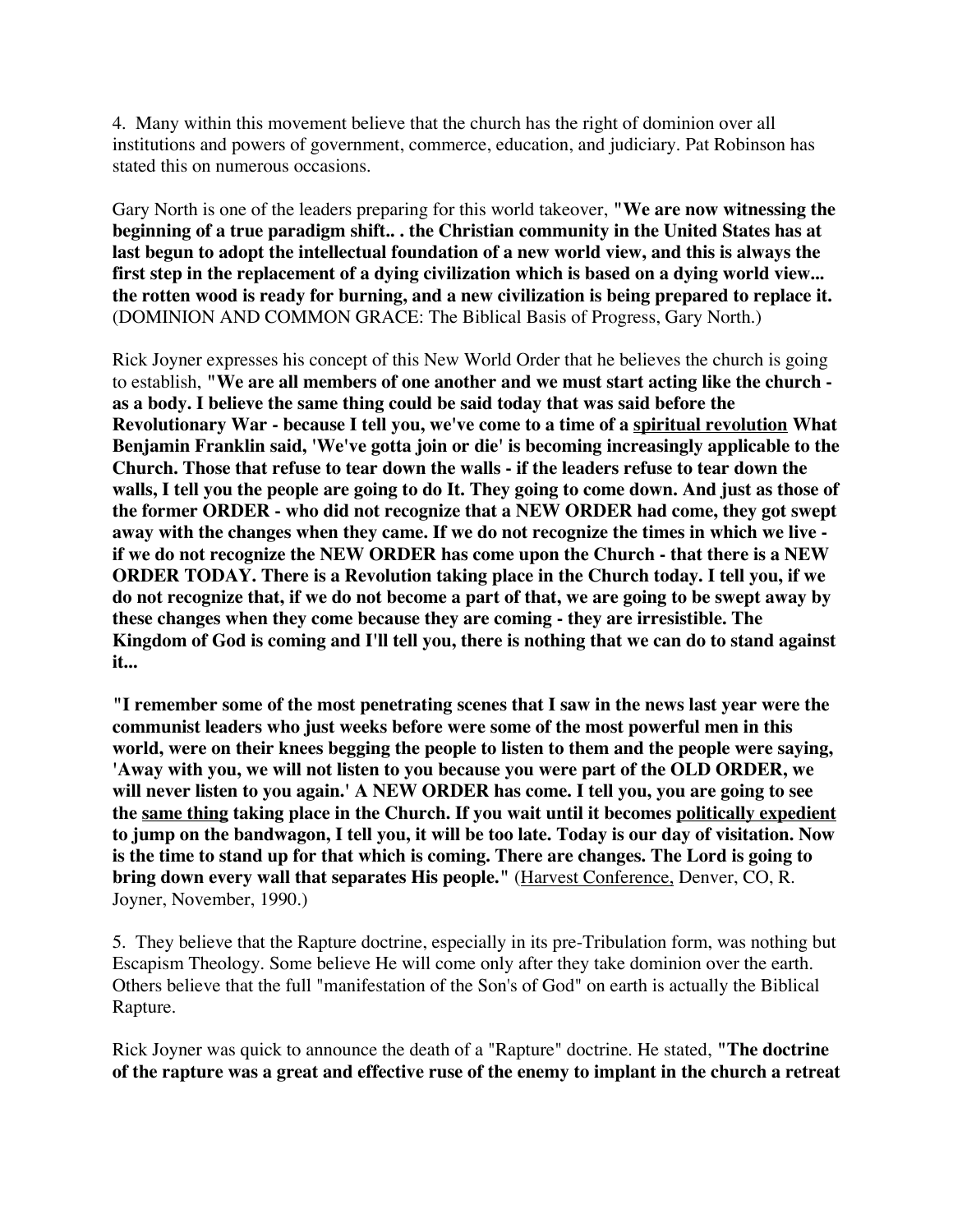**mentality, but it will not succeed. Already this yoke has been cast off by the majority in the advancing church, and it will soon be cast off by all..."** (The Harvest, Rick Joyner.)

Francis Frangipane appears to teach that the Rapture is the final perfection of the "Manifest Sons of God." **"Most of true Christianity shares a doctrine commonly called the 'rapture' of the church (I Thessalonians 4:16). And while study and debate surround the timing of this event, Scripture assures us it will occur before Jesus Himself returns. However, before the rapture occurs, there will be a time of unusual grace in which the living church of Jesus Christ, like a bride, makes '...herself ready'. In this unparalleled season of preparation, those who are alive in Christ shall realize a level of holiness and blamelessness of the quality in which Jesus Himself walked.**

**"The result of this new level of holiness will be a new level of unity.**

**"During the rapture our bodies will be changed. But our character, that is, the essence of who we have become, will remain intact. There will be no regrets or wondering how 'those from that church' made it, for the living bride will be a church built together in love, meeting in separate buildings but serving the single Lord.**

**"It is highly significant that the Scriptural term for the rapture is called** 'the gathering together'. **What ultimately will be consummated in our gathering together physically to the Lord will be precipitated by a spiritual gathering together of His body on earth. Concerning the '**...end of the age,' **Jesus taught that the** 'good fish' **shall be** gathered.. . into containers'

**"The pastors of the last Christian church will be under-shepherds to the Lord Jesus; they will be anointed to gather together His remnant and under that anointing shall be** 'fruitful and multiply.'

**"Indeed, right now, in the context of humbling ourselves and submitting our hearts to His will, we are participating in being** 'gathered together.' **(Mr. Frangipane's new rapture.) And that process will progressively increase until the barriers between brethren are melted by the over- coming nature of Christ's love. Before Jesus returns, we will truly be**' one flock with one Shep- herd.' **We will be a holy and blameless sheepfold, meeting in different buildings, but baptized into one body."** (Exposing The "Accuser Of The Brethren" Francis Frangipane, pp. 13-16.)

6. Another aberrant teaching is the idea of "Manifest Sons of God." I just heard Kenneth Hagin tell a large church filled with his ministers and followers that this "New Wave" will perfect them until their body works perfectly.

Francis Frangipane teaches this idea in a very prolific manner. He stated, **"In another sense, Mary, the mother of Jesus, also was** 'a body [God] has prepared' **(Hebrews 10:5). When Christ first entered our world as a child, it was Mary whom God chose to give Christ birth. Mary's life symbolized the qualities the church must possess to walk in the fullness of**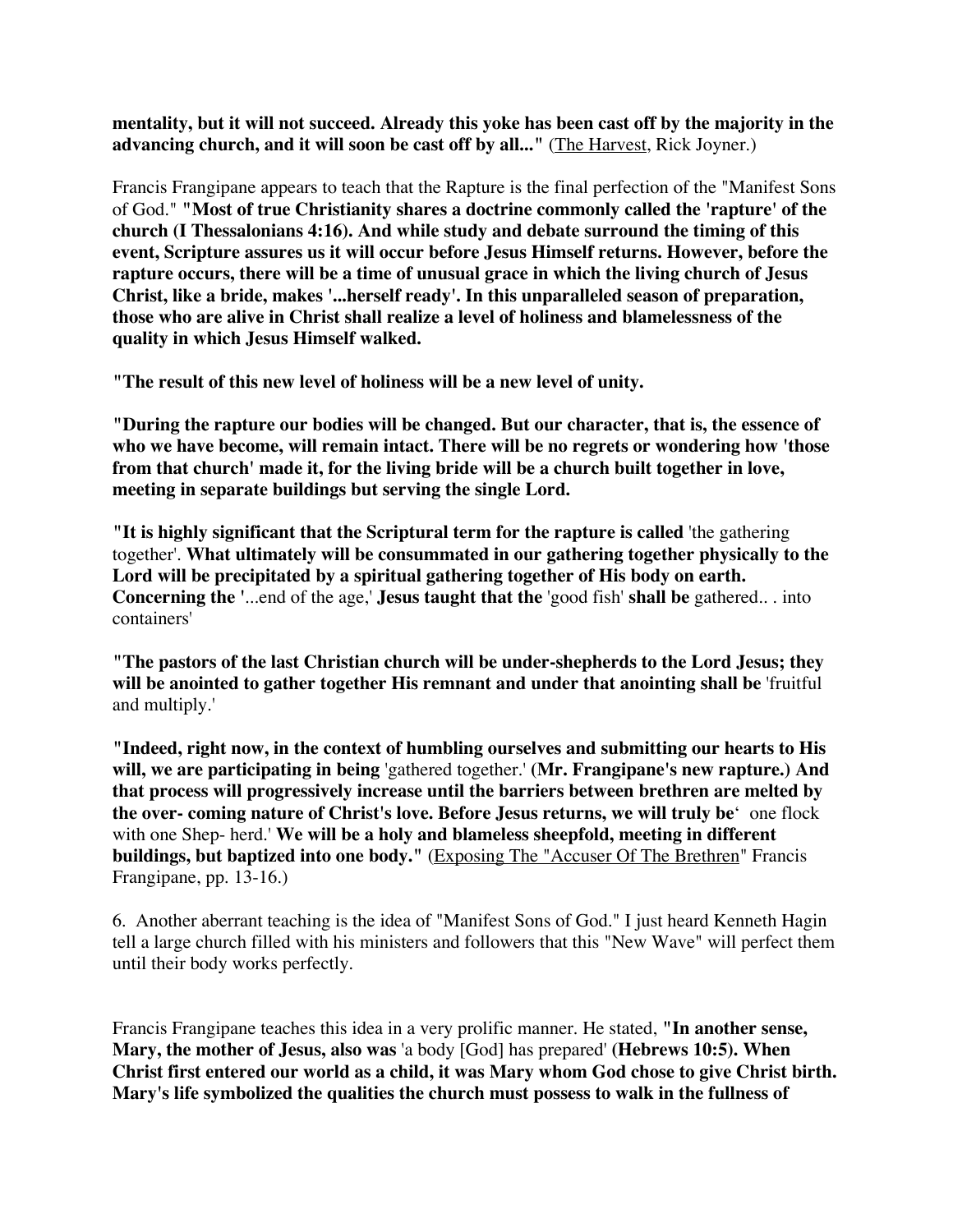**Christ... Like Mary, our humble state as the Lord's bond slaves is but a preparation for the coming forth of Christ in our lives . ...Indeed, our purity, our spiritual virginity as the body of Christ, is nothing less than God Himself preparing us, as He did Mary, to 'give birth' to the ministry of His Son. Even now, in the spiritual womb of the virgin church, the holy purpose of Christ is growing, awaiting maturity; ready to be born in power in the timing of God!**

**"Through intense prayer and the agonizing of the Holy Spirit, in groanings too deep for words, she embraces her appointed destiny - until the very voice of Christ Himself is heard again through her prayers:** 'Lo, I have come to do Thy will, 0 God!' **Birthed in His Spirit and in His power, fused together through love and suffering, this holy people becomes, as it were, a 'body [God] hast prepared.'**

**"Even now, hell trembles and the heavens watch in awe. For I say to you, once again the** 'virgin is with child.'

**"Before Jesus Himself returns, the last virgin child shall become pregnant with the promise of God. Out of her travail the body of Christ shall come forth, raised to the full stature of its Head, the Lord Jesus ... Yet in the midst of darkness, the visible powerful glory of the Lord Jesus shall rise upon the virgin church .. . Radiant shall they appear, for their hearts shall possess the beautiful Star of the Morning. In holy array, from the womb of the dawn, their light shall exult like the dew!"** (Holiness Truth And The Presence Of God, Francis Frangipane, pp. 128-130)

7. One of the greatest sources of false teaching within the Latter Rain Movement is its acceptance of New Revelation on equality with Holy Scripture. The entire landscape of their theological ideas are filled with strange interpretations of Scripture dreams and visions.

Here is a quote out of Rick Joyner's book, There Were Two Trees In The Garden Mr. Joyner says, **"Here is wisdom. 'Let him who has understanding calculate the number of the beast, for the number is that of a man; and his number is six hundred and sixty-six.' (Revelation 13:18). The number 666 is not taken arbitrarily. Because man was created on the sixth day, the number six is often used symbolically in the Scriptures as the number of man. This number is further identification of the spirit of the beast, which is the spirit of fallen man. In verse 11, we see that this beast 'comes up out of the earth.' This beast is the result of the seed of Cain having been a 'tiller of the ground' or earthly-minded. The beast is the embodiment of religion that originates in the mind of man. It comes up out of the earth in contrast to Christ who comes down out of heaven."** (There Were Two Trees In The Garden Rick Joyner, pp. 17-18.)

Here is a breathtaking departure into fantasy by a minister's wife, Bonnie Chavada. **"I hear a voice say, 'This is the refreshing: IT WILL BE VERY VIOLENT.'**

**"As I watched, a series of scenes from the movie adaptation of the American classic by L. Frank Baum, the 'Wizard Of Oz,' passed before me. With each picture, a voice described things that will take place as this coming 'wind' moved over the land. I understood that it**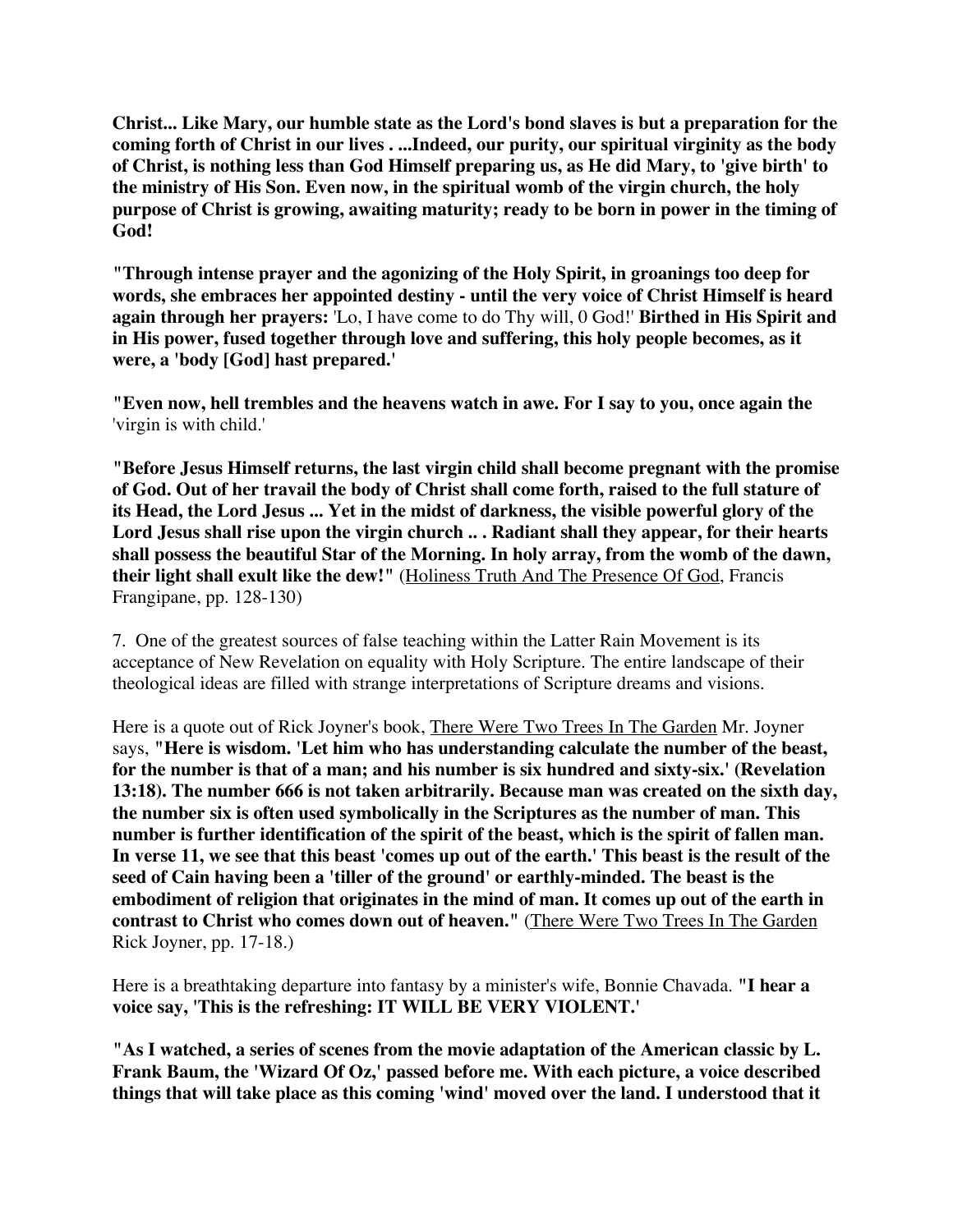**will not be sinners, false religions, or even political institutions, including the media, that will most vehemently question and oppose the coming 'wind.' It will be institutions of Christian tradition and influence, including those who claim the 'fullness of the Spirit**

**"I saw the girl Dorothy, in her humility, purity, and faith, as a type of the bride of Christ. "There will be those who will call this wind "demonic" because of what it will make manifest. Demons will be stirred up, the flesh will be made obvious, things formerly hidden will be exposed and seen as they are in relation to My Spirit: BUT THIS WIND IS FROM ME!' I realized how human logic and tradition, not being subject to the Spirit, will misread the appearance of what is to come, and will deny that Jesus is driving this wind.**

**"'I have come not to bring peace, but a sword, 'and again, 'Anything spoken against the Son of Man will be forgiven, but whoever speaks against the Son of Man will be forgiven, but whoever speaks against the Holy Spirit will not be forgiven.'**

**"The Holy Spirit says, 'Do you know who I am in this picture?' Though this would certainly**

**offend the religious, and surprised me, the Lord said, 'Jam "Tote" -just like Toto is Dorothy's constant comforter, friend, protector, and guide, Jam with you!' "Witchcraft wants to control the Holy Spirit and put God in a box! Miss Gulch is a picture of the spirit of witchcraft working through the arm of the flesh and legalism to 'manage', define, and ultimately resist God through religious tradition and control.**

**"They are unified, not because they are alike, nor because any one of them is great in themselves, but because they have one common goal, to see the Great Oz.**

**"The spirit of religion will refuse My army and resist their entrance to and possession of the resources of their kingdom.**

**"I could feel intense power and heat as thunderings and fire came forth when Oz spoke."** Prophetic Perspective Vol. 5, Part V. Charlotte, NC. Vision described by Bonnie Chavada at the April '95 Cleveland, OH, MCMI's Healing The Nations Conference.)

8. The latest and most deceptive of the Latter Rain teachings is their confused doctrines concerning Jesus Christ and His death.

Look at Benny Hinn's teachings concerning Jesus and the nature of Satan. **"Ladies and gentlemen, the serpent is a symbol of Satan. Jesus Christ knew the only way He would stop Satan is by becoming one in nature with him. 'What did you say? What blasphemy is this?' No, you hear this! He did not take my sin, He became my sin. Sin is the nature of hell. Sin is what made Satan. You remember, he wasn't Satan till sin was found in him. Lucifer was perfect till Ezekiel says, sin was found in thee. It was sin that made Satan. Jesus said, 'I'll be sin. I'll go to the lowest place. I'll go to the origin of it. I won't just take part of it.' I'll be the totality of it. When Jesus became sin, sir, he took it from A-Z and said no more. Think about this. He became flesh that flesh might become like Him. He became death so dying man can live. He became sin so sinners can be righteous in Him. He became one with the**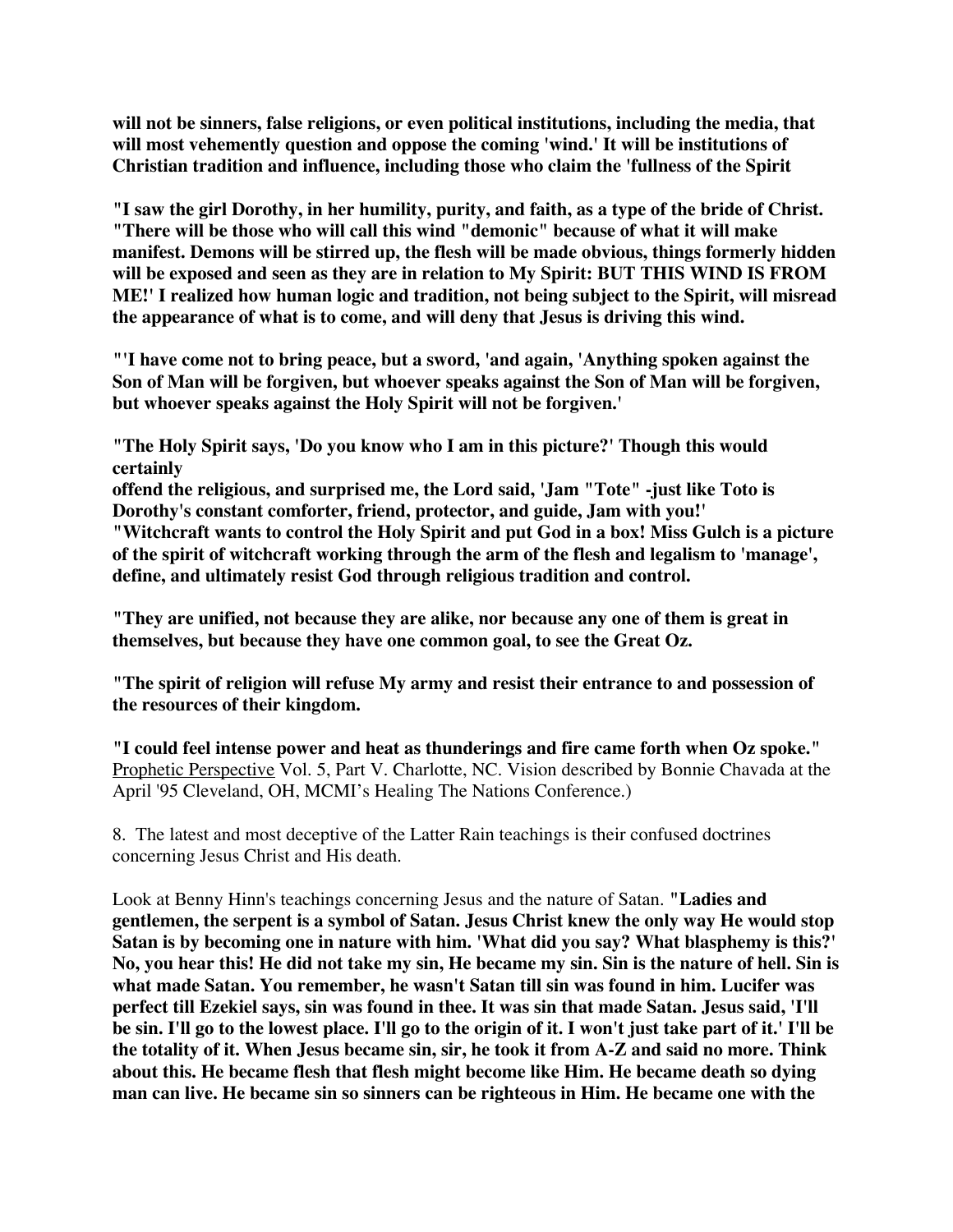**nature of Satan so all those who had the nature of Satan can partake of the nature of God." - Benny Hinn.**

Now, let's look at Kenneth Hagin's teaching on this same subject. **"He [Jesus] tasted spiritual death for every man. And His spirit and inner man went to hell in my place. Can't you see that? PHYSICAL DEATH WOULDN'T REMOVE YOUR SINS He's tasted death for every man. He's talking about tasting spiritual death." - Kenneth Hagin**. (Christianity In Crisis Hank Hanegraaff, p. 60.)

Look at the same idea from Kenneth Copeland. He said, **"The Spirit of God spoke to me and He said, 'Son, realize this. Now follow me in this and don't let your tradition trip you up.' He said, 'Think this way - a twice-born man whipped Satan in his own domain.' And I threw my Bible down ... like that. I said, 'What?' He said, 'A born-again man defeated Satan, the firstborn of many brethren defeated him.' He said, 'You are the very image, the very copy of that one.' I said, 'Goodness, gracious sakes alive!' And I began to see what had gone on In there, and I said, 'Well, now you don't mean, you couldn't dare mean, that I could have done the same thing?' He said, 'Oh yeah, if you'd had the knowledge of the Word of God that He did, you could've done the same thing, 'cause you're a reborn man too."** (Kenneth Copeland, "Substitution and Identification" [Kenneth Copeland Ministries, 1989], tape #00-0202, side 2.)

## **LATTER RAIN MUSIC**

Most of the new music being sung in Pentecostal, Charismatic, and Evangelical churches is "Latter Rain" theology put to song. Look at the words to one of the most important songs of the Pensacola Phenomenon.

**"FIRE IN HIS EYES" (COME RIDE WITH ME) He has fire in His eyes and a sword in His hands. He's riding a white horse across this land. He has fire in His eyes and a sword in His hands. And He's riding a white horse all across this land. He's calling out to you and me, will you ride with me?**

**We are saying, 'Lord we'll ride with you.' We will stand up and fight. We will ride, We will be dressed in white. We're saying, 'Lord, we'll ride. Yes, Lord, I'll ride with you.'**

**He has a crown on His head. He carries a scepter in His hand And He's leading the army all across this land. He's calling out to you and me, Will you ride with me?**

**That fire in His eyes is His love for His bride. And He's longing that she will be with Him right by His side. That fire in His eyes is His burning desire that this Bride will be with Him right by His side.**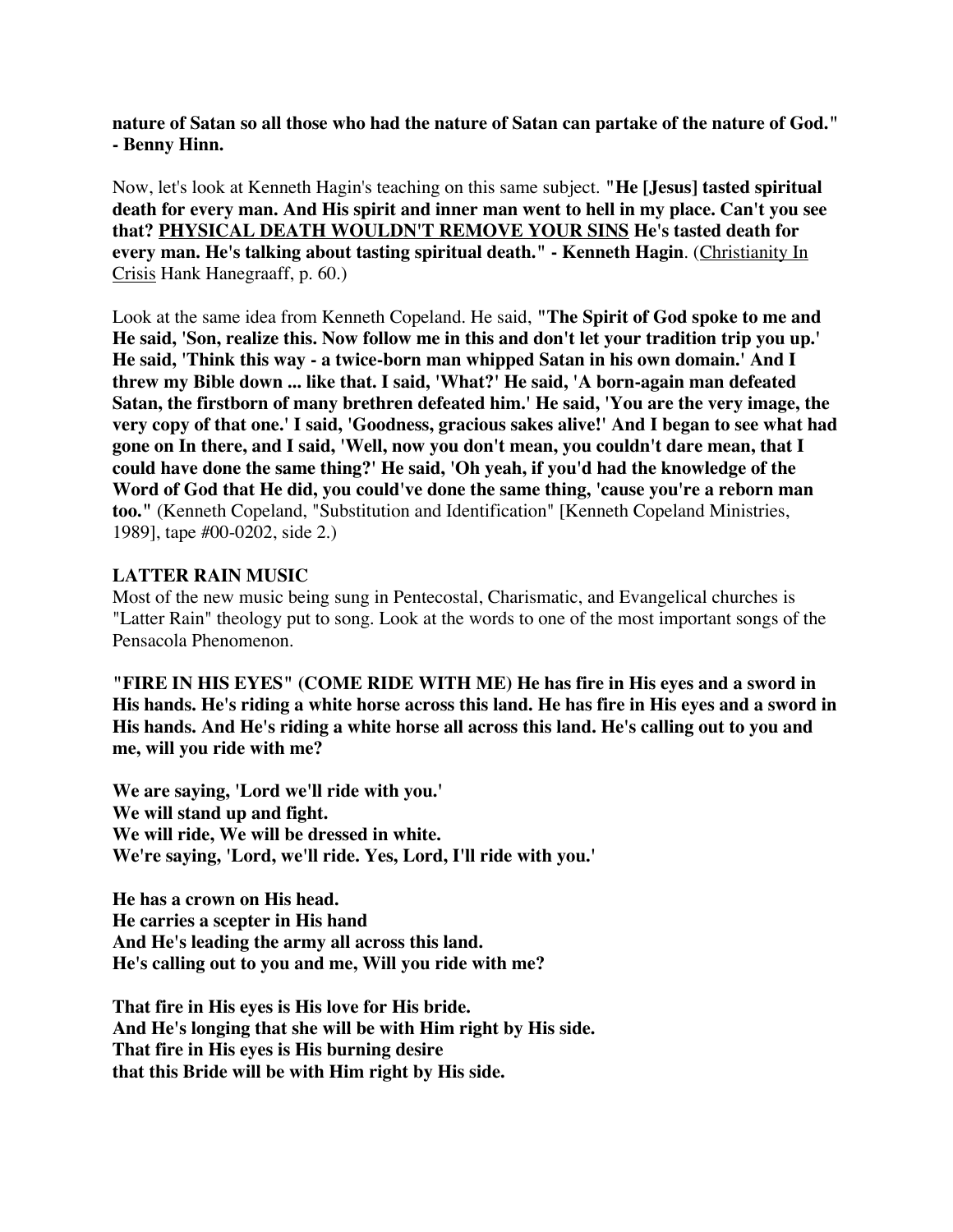**And He's calling out to you right now, 'Wifi you ride with me?' We say, 'Yes, Lord.' We say, 'Yes, Lord, we'll ride with you.' Say, 'Yes, Lord, Yes, Lord.'**

Here are two more songs being widely sung:

**THE RIVER IS HERE Down the mountain the river flows And it brings refreshing wherever it goes Through the valleys and over the fields The river is rushing and the river is here.**

**The river of God is teeming with life And all who touch it can be revived And those who linger on this river's shore Will come back thirsting for more of the Lord.**

**Up to the mountain we love to go To find the presence of the Lord Along the banks of the river we run We dance with laughter giving praise to the Son.**

#### **Chorus**

**The river of God sets our feet a-dancing. The river of God fills our hearts with cheer. The river of God fills our mouths with laughter. And we rejoice for the river is here.**

**THE DRINKING SONG (To be sung to the tune of "When The Roll Is Called Up Yonder") Now I laugh like an idiot and bark like a dog, If! don't sober up, I'll likely hop like a frog! And I'll crow like a rooster 'til the break of day, 'Cause the Holy Ghost is moving, and I can't stay away!**

**Now I roar like a lioness who's on the prowl, I laugh and I shake, maybe hoot like an owl! Since God's holy river started bubbling up in me, It spills outside, and it's setting me free!**

**So, I'll crunch and I'll dip and I'll dance round and round, 'Cause the pew was fine, but it's more fun on the ground! So, I'll jump like a pogo stick, then fall on the floor, 'Cause the Holy Ghost is moving, and I just want MORE!**

## **CHORUS:**

**Now I'm just a party animal grazing at God's trough, I'm a Jesus junkie, and I can't get enough! I'm an alcoholic for that great New Wine,**